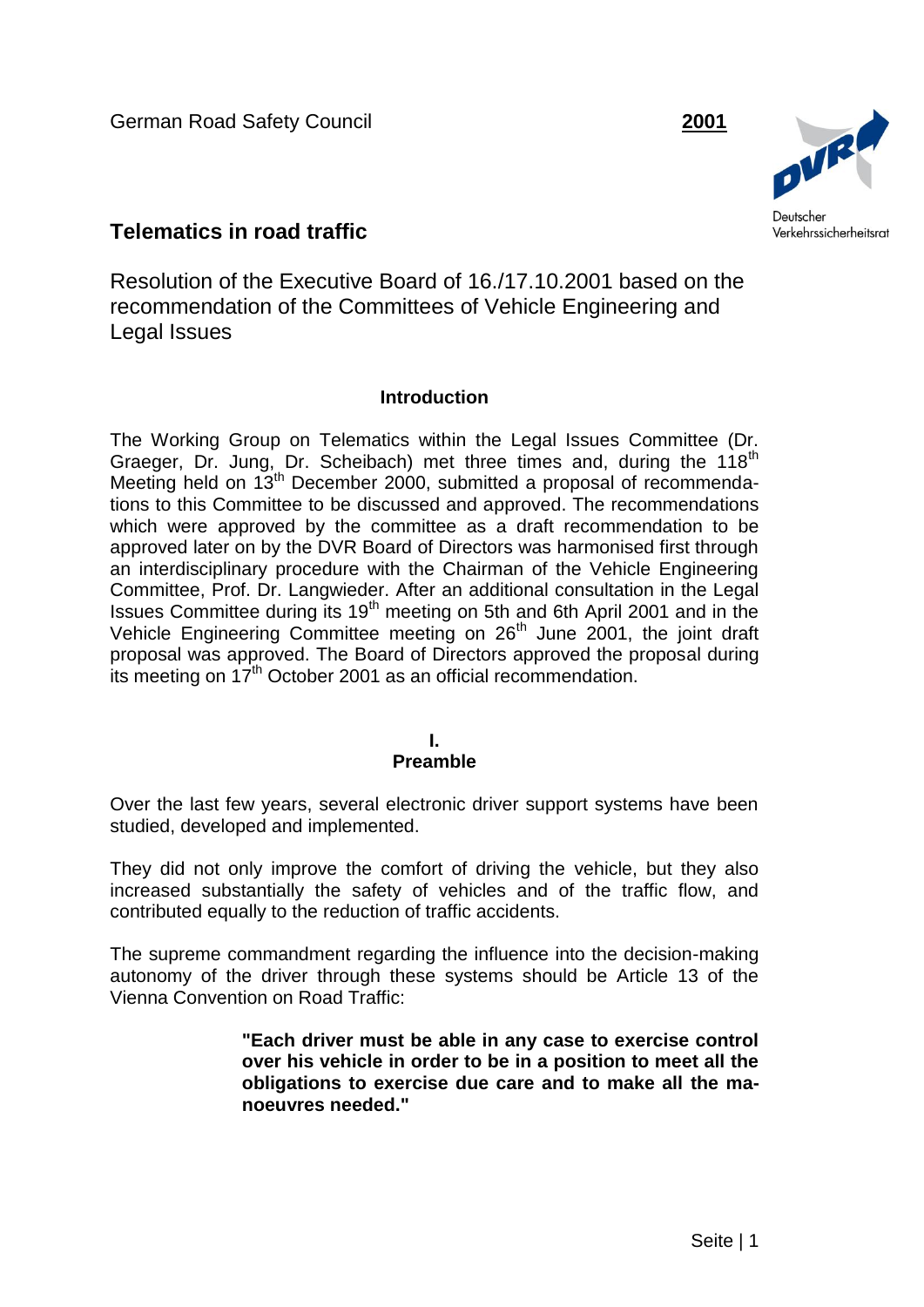Furthermore, it is also the

### **"EU Commission Recommendation of 21st December 1999 on safe and efficient in-vehicle information and communication systems: A European statement of principles on human and machine interface"**

that tries to take into account the new developments in which the tasks, that are originally related to the driver, are passed on to electronic systems.

It is with a critical eye that DVR observes the ongoing endeavours to subdue these new technological possibilities to considerations related to engineering, traffic flow, road safety and road user behaviour, which are sometimes political ones, without analysing sufficiently the legal and practical consequences of these new technologies.

At a European level, a current example is the efforts of prescribing the speed to be driven in a compulsory way via out-vehicle speed adaptation systems, and as a consequence to interfere with the decision-making autonomy of the driver. DVR would like to indicate even now that the opposite effect of the expected positive results might occur, in case the *user* is not included sufficiently and in time in the elaboration process of the relevant rules, and if these new technologies lack acceptance from the persons affected. The expected objective that is to be reached by putting the new technologies into the service of the road safety could thus be undermined.

Therefore, DVR will follow and observe from a safety point of view the implementation of the

### **Decision of the Council of 26th June 2000 for the improvement of road safety (2000/C 218/01)**,

which sets the present frame for activities related to the use of electronic systems. This will occur in close co-operation with other safety organisations in Europe.

#### **II.**

#### **Definition of Terms**

### 1. **Telematics in Road Traffic**

The term "telematics" was created artificially. It is a combination of "telecommunication" and "informatics" (or "informatic sciences" or "computer sciences").

To simplify the explanation of its meaning, one should mention that it deals with collection, transmission and processing of information.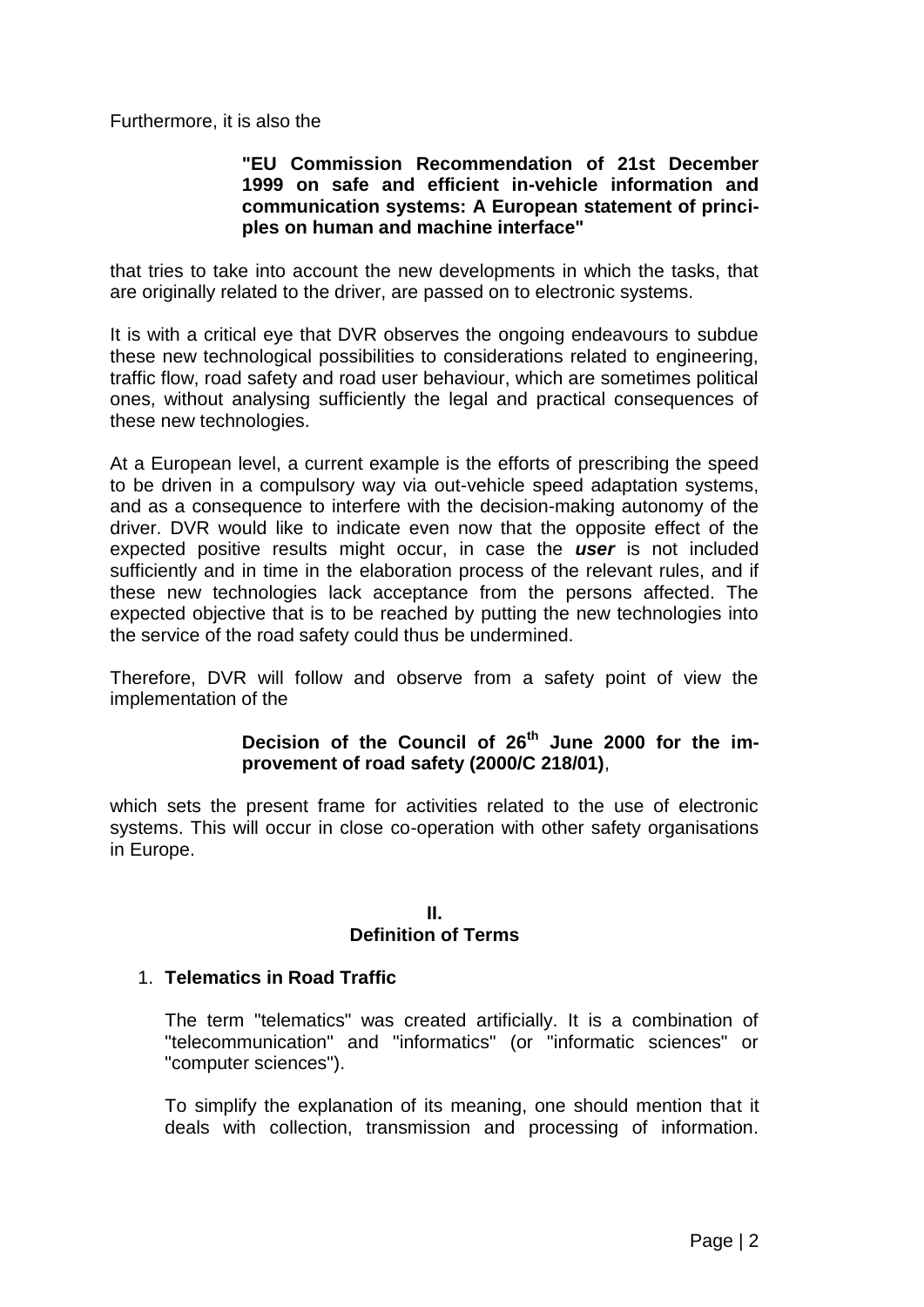The superior aims of telematics applications in the transport sector are to improve the systems offered to the road users as well as the economic and ecological optimisation of traffic as a whole by means of a set of steering and information mechanisms that are valid for any type of traffic mode.

Partial aims within the framework of this global conception consist primarily in the following items:

- render the flow of traffic more fluent, thereby increase efficiency and safety simultaneously with a reduction of energy consumption and accidents;
- increase division of work between the traffic systems by optimising the connections and the guarantee of corresponding transport systems;
- create information offers with a high quality standard and a systematic approach;
- enable a more efficient dealing with incidents;
- use the existing traffic infrastructure in a more efficient way and
- increase the basic conditions for traffic planning by means of a more detailed registration of the traffic situation.

This paper deals only with telematics in road traffic, telematics in other traffic systems such as rail transport and public transport will not be dealt with.

2. The term **Driver Assistance Systems (DAS)** refers to any system that supports the driver in his task of driving the vehicle, relieves him from dealing with routine tasks or aims at increasing the safety and/or comfort regarding his task of driving the vehicle (as for example ABS, ACC, ESP) or are being done by telematics devices (as for example GPS in the case of route guidance systems). Information regarding the task of driving the vehicle are a component of DAS.

FAS are among others: Antiblock Braking Systems (ABS), Traction Control System, Adaptive Cruise Controllers (ACC*),* Braking Assistant System (BAS), Electronic Stability Programme (ESP), Parking Assistant Systems, Fatigue Warning Devices.

- 3. **Intelligent Speed Management - ISM** comprises all devices that serve the aim of influencing the speed in order to increase traffic safety or the flow of traffic. These may be external, situation-driven devices (such as variable message signs on motorways) or also in-vehicle devices that may communicate with external devices (such as Intelligent Speed Adaptation - ISA).
- 4. **Intelligent Speed Adaptation (ISA)** is a device of vehicle-based speed management which basically comprises three levels of interference: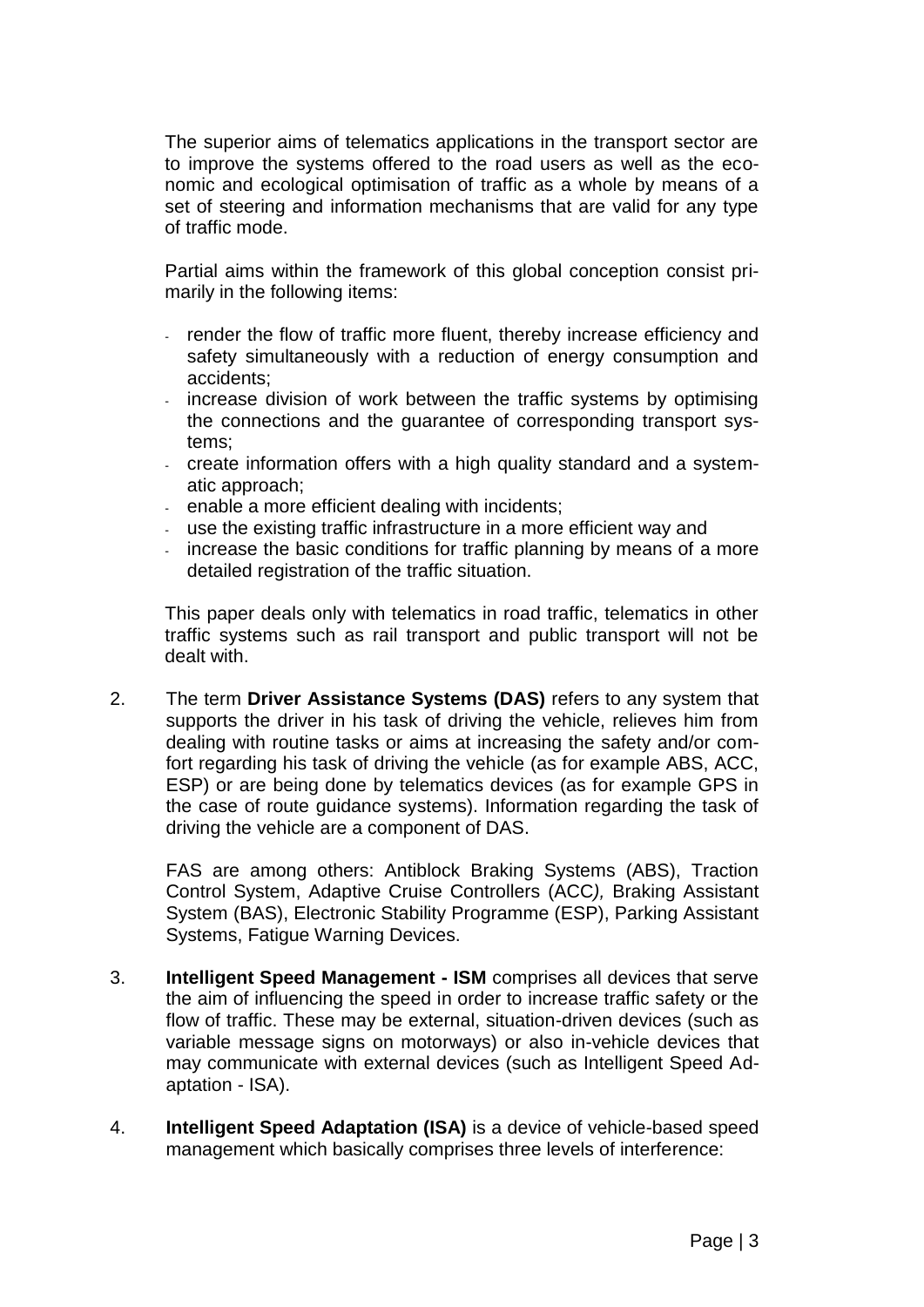- 4.1 ISA as an information system with optical or acoustic reading or warning in cases when in the place where the vehicle is situated in a concrete situation, a static or dynamic (variable message signs) condition assignment regarding maximum speed is reached.
- 4.2 ISA as a system activated by the motorist himself where the motorist himself decides whether or not to activate it and thus – either from outside via pole or headed by GPS or, and this would be the other option, via information that is stored on a CD-ROM built into the vehicle, the condition existing in that very place regarding maximum speed, will be taken over automatically (as for example by using speed limitation devices according to ECE Regulation No. 89 / of 1989).
- 4.3 ISA as a mandatory system which makes it impossible to have an oversteering of the speed limitation headed from outside (or which enables this action only in an emergency case breaking an electronic seal or by means of oversteering).
- 5. Separate electronic recording systems regarding driving attitude and accident data memory will not be dealt with in the present paper. They need a specific study.

### **III. Basic Requirements**

- 1. DVR basically welcomes any electronic innovation in the field of vehicle engineering and of infrastructure that lead to improving traffic safety. These need, however,
	- to have a plausible and also practical benefit for the road users,
	- to be understandable in their function and easy to handle,
	- to be payable (i.e. dispose of an appropriate cost effectiveness ratio), and
	- to avoid placing any unnecessary burden on the driver or overstraining him.
- 2. The introduction of such systems must not restrict the responsibility of the driver for operating his vehicle.
- 3. In situations where the task of driving the vehicle cannot be sufficiently coped with by the driver himself (for example for reasons of time like in ABS situations), technical systems can take over this task. In these very special cases, this goes also for systems that cannot be oversteered by the driver.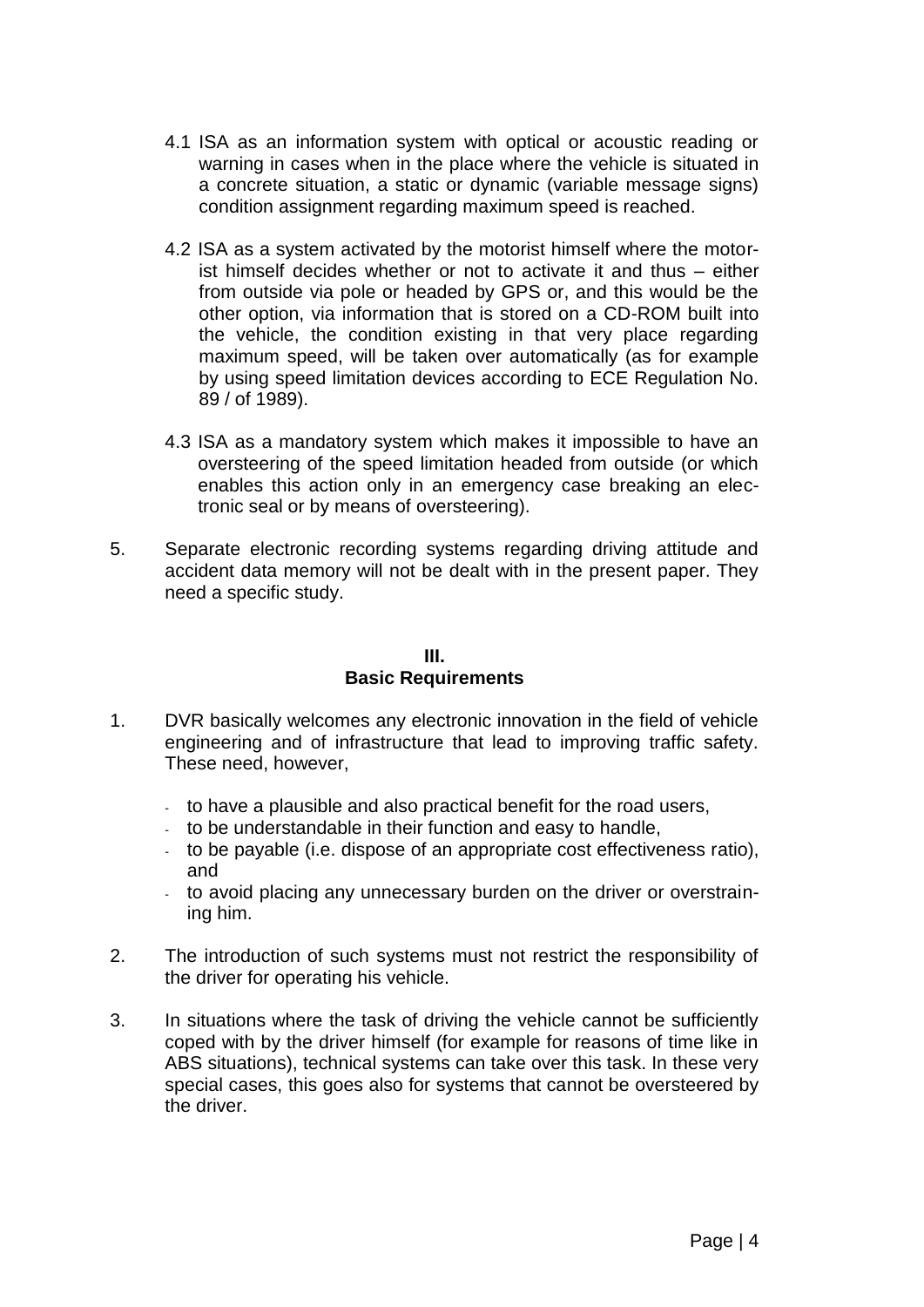- 4. In cases where the task of driving the vehicle can be coped with, interventions in the systems of the vehicles against the will of the driver are, however, rejected. A fully autonomous driving as a general rule in road traffic creates serious problems in the area of traffic law and of traffic safety. It is therefore rejected.
- 5. For the sake of using best the security features of Driver Assistance Systems, the drivers shall be informed more thoroughly and be familiarised with these systems. In doing so, it is necessary to make it absolutely clear that the limits set by physical rules cannot be shifted and that these systems are only designed to assist the driver in his task of driving the vehicle.
- 6. Currently, there is no reason to support the admission of an electronic linking of vehicles. Before this can be done, it is absolutely indispensable to clarify the problems regarding traffic and traffic safety linked to this issue.
- 7. The introduction of an ISA system that can not be oversteered,
	- a) would require a law which would have to consider especially the basic rights regarding freedom from bodily harm (Article 2, paragraph 2 of the German Constitutional Law) and regarding general freedom of action (Article 2, paragraph 1 of the German Constitutional Law) as well as the principle of commensurability (weighing out the dangers for life and limb as well as for the property owned which might be evoked by ISA as against the benefits that might be generated by it.).
	- b) would require a modification of article 13 paragraph 1 and also of article 8 paragraph 5 of the Vienna Convention which presuppose a permanent control of the vehicle. A modification requires the submission of an amendment with the Secretary General of the United Nations.

**IV.**

# **Liability**

- 1. First of all, it is necessary to differentiate between civil and penal/criminal law.
- 2. Especially in the area of civil law, there are different kinds of liabilities as specified below:
	- liability of the driver/vehicle owner
	- liability of the manufacturer (product liability)
	- liability of the public sector
	- liability of the system operator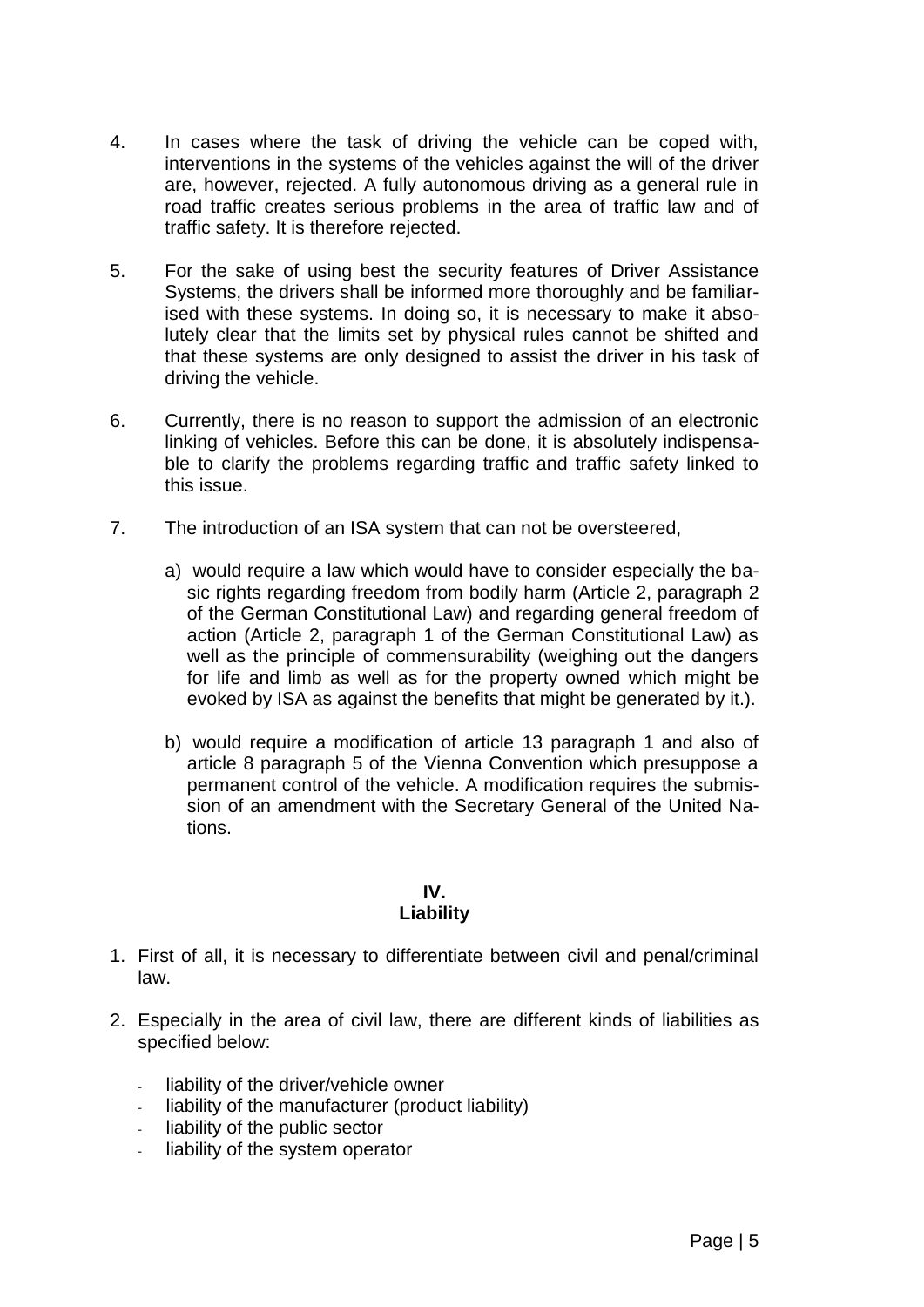- 3. A presentation of all the details related to the issue of liability would go beyond the frame of this paper. The following explanations are therefore limited to those related to compulsory, not manageable intelligent speedadaptation systems ISA (see II, 4.3). As far as details of liability are concerned, reference is made to the paper published by Prof. Berz in DAR 12/2000, pp. 545ff, "Liability aspects for to the use of telematics systems in road traffic".
	- a) The **driver** basically is not liable for damages caused as a consequence of the intervention of a non-manageable ISA system.
	- b) In all those cases, when an accident is caused by the intervention through the ISA system, the owner of the vehicle is liable for the damage, although he did not drive the vehicle.
	- c) Driver and owner usually are jointly and severally liable.
	- d) The construction and manufacturing of a non-manageable ISA system must fulfil high requirements to avoid claims in the area of product liability, since the safety expectations related to road safety are extremely high. In the case of a failure of a built-in system, that works automatically, especially as regards the deficiency of the system based on §3 ProdHaftG (Law for Product Liability) must be taken into account, according to which a product is defective, if it does not offer the safety that it reasonably and legitimately can be expected to offer under all circumstances.

In the case of a product failure of a whole line, one would have to think of a faulty design.

e) As far as public liability is concerned, the State (or government) is liable for damages caused by wrong operation or by lacking maintenance of the infrastructure, that means negligent behaviour of the persons working for the public sector or State.

The State is liable for material damages caused by a deficient construction of the infrastructure on the basis of procedures equivalent to expropriation compensations. At all events, the State is liable for personal damages caused by a deficient construction of the infrastructure, on the basis of denial damage, for personal damages like injuries of the body, which would not only be health-related, but entail also financial consequences for the victim in those cases when the injured person is not entitled to require compensation from other parties.

f) In the case of introduction of an ISA system that is not controllable nor manageable by the driver, the required relevant law – as required in paragraph III, 7a - should also regulate the liability of the operator in order to protect the users' rights.